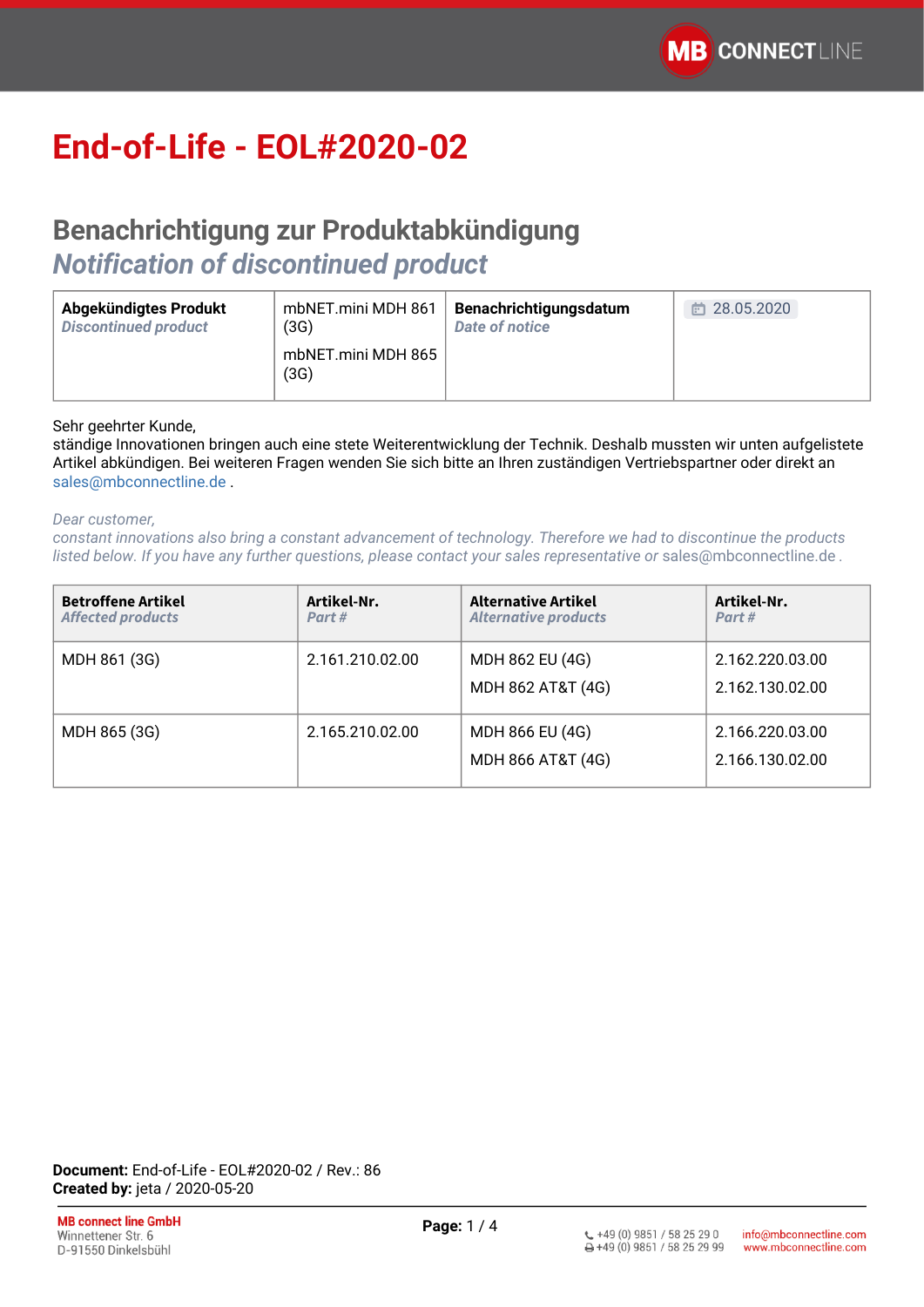### **Details zum Alternativartikel** *Details of the alternative product*

Die nachfolgende Tabelle gibt Ihnen einen schnellen Überblick des Funktionsumfangs/der technischen Eigenschaften des Alternativartikels sowie dessen Kompatibilität zum abgekündigten Produkt.

*The following table gives you a quick overview of the functional scope/technical properties of the alternative product as well as its compatibility with the discontinued product.*

| <b>Technische Informationen</b><br><b>Technical information</b>                                                                                                                                                                                                                                                                                                                         |                                                                                                                                                                                                                         |                                                         |                                        |
|-----------------------------------------------------------------------------------------------------------------------------------------------------------------------------------------------------------------------------------------------------------------------------------------------------------------------------------------------------------------------------------------|-------------------------------------------------------------------------------------------------------------------------------------------------------------------------------------------------------------------------|---------------------------------------------------------|----------------------------------------|
|                                                                                                                                                                                                                                                                                                                                                                                         | Kompatibilität zum betroffenen Artikel<br><b>Compatibility with the affected products</b>                                                                                                                               |                                                         |                                        |
| vollständig / completely                                                                                                                                                                                                                                                                                                                                                                |                                                                                                                                                                                                                         |                                                         |                                        |
| 100% ab.                                                                                                                                                                                                                                                                                                                                                                                | Der Alternativartikel deckt den Funktionsumfang / die technischen Eigenschaften des Vorgängerartikels zu<br>The alternative product covers the functional scope / technical properties of the previous product by 100%. |                                                         |                                        |
| $\sqrt{ }$ teilweise / partially                                                                                                                                                                                                                                                                                                                                                        |                                                                                                                                                                                                                         |                                                         |                                        |
| Der Alternativartikel weißt abweichende Funktionen / technische Eigenschaften auf.<br>Bitte prüfen Sie die individuelle Eignung bezüglich Ihrer Anwendungsfälle!<br>The alternative product has different functions / technical properties.<br>Please check the individual suitability for your application cases!<br>keine / no<br>Kein Alternativartikel verfügbar.<br>No alternative |                                                                                                                                                                                                                         |                                                         |                                        |
| Übersicht: Was ändert sich für Sie?<br><b>Overview: What will change for you?</b><br>Rote Textmarkierungen kennzeichnen nicht länger unterstützte Funktionalitäten<br>Red text markings indicate functionalities that are no longer supported                                                                                                                                           |                                                                                                                                                                                                                         |                                                         |                                        |
| Änderung<br><b>Change</b>                                                                                                                                                                                                                                                                                                                                                               | <b>Betroffene Artikel</b><br><b>Affected products</b>                                                                                                                                                                   | <b>Alternativartikel</b><br><b>Alternative products</b> |                                        |
|                                                                                                                                                                                                                                                                                                                                                                                         | MDH 861 (3G)<br>MDH 865 (3G)                                                                                                                                                                                            | MDH 862 EU (4G)<br>MDH 866 EU (4G)                      | MDH 862 AT&T (4G)<br>MDH 866 AT&T (4G) |
| Einsatzland<br>target region                                                                                                                                                                                                                                                                                                                                                            | <b>Weltweit</b><br>global                                                                                                                                                                                               | Europa<br>europe                                        | Nordamerika<br>north america           |
| GSM/GPRS/<br><b>EDGE</b>                                                                                                                                                                                                                                                                                                                                                                | 850, 900, 1800, 1900 MHz<br>Downlink max. 296 kbps,<br>Uplink max. 236,8 kbps                                                                                                                                           | 900 (B8), 1800 (B3) MHz;<br>max. 236 kbps               | 850, 1900 MHz;<br>max. 236 kbps        |

**Document:** End-of-Life - EOL#2020-02 / Rev.: 86 **Created by:** jeta / 2020-05-20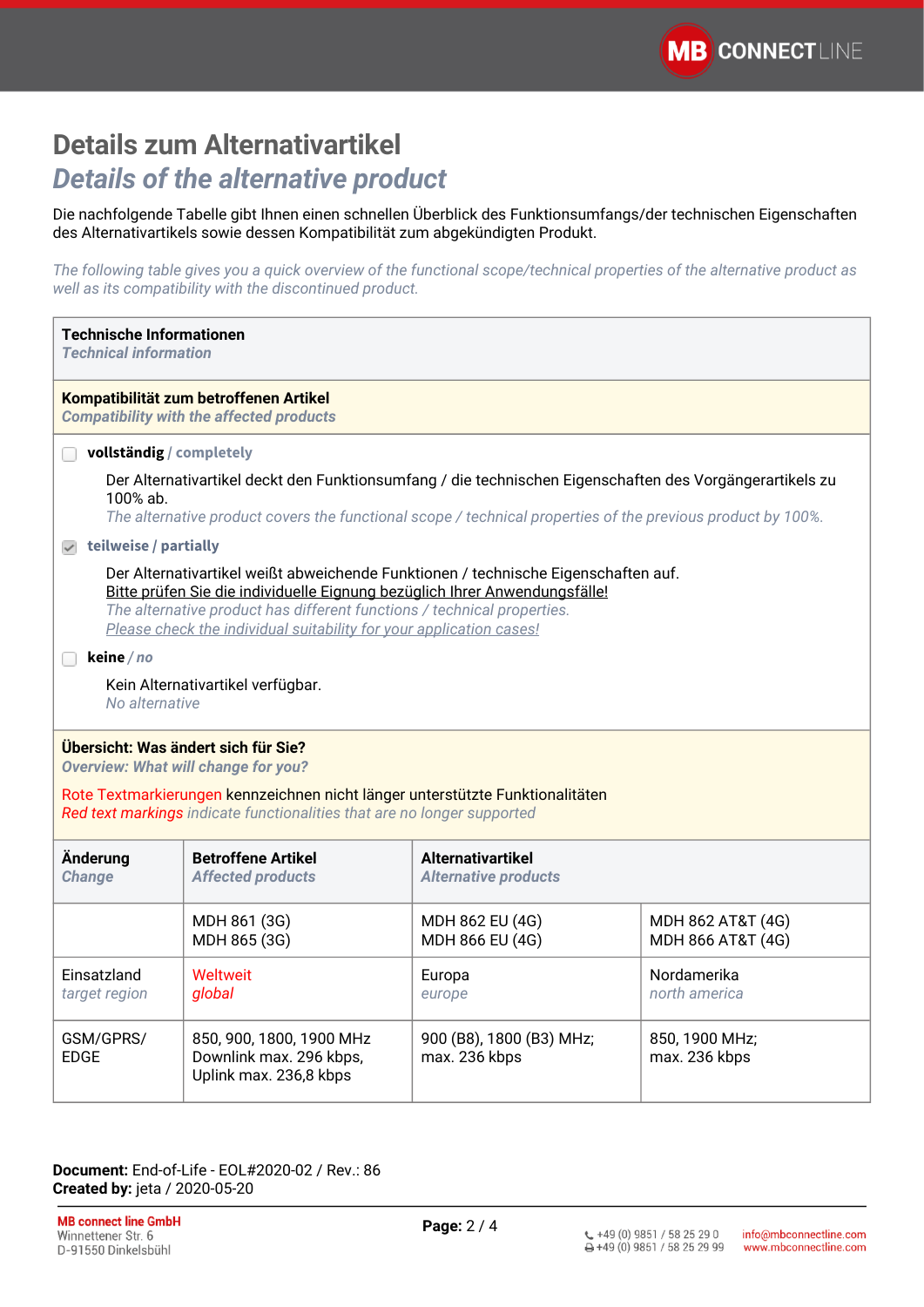

| <b>HSxPA</b> | 800/850, 900, AWS 1700,<br>1900, 2100 MHz;<br>Downlink max. 21 Mbps,<br>Uplink max. 5,76 Mbps | 900 (B8), 2100 (B1) MHz;<br>Downlink max. 42 Mbps,<br>Uplink max. 5,76 Mbps                                    | 850 (B5), 1900 (B2) MHz;<br>Downlink max. 21 Mbps,<br>Uplink max. 5,76 Mbps                 |
|--------------|-----------------------------------------------------------------------------------------------|----------------------------------------------------------------------------------------------------------------|---------------------------------------------------------------------------------------------|
| <b>LTE</b>   | n.a.                                                                                          | 800 (B20), 900 (B8), 1800 (B3),<br>2100 (B1), 2600 (B7) MHz;<br>Downlink max. 150 Mbps,<br>Uplink max. 50 Mbps | 800 (B20), 1800 (B3), 2600<br>$(B7)$ MHz;<br>Downlink max. 100 Mbps,<br>Uplink max. 50 Mbps |

Bitte beachten Sie, dass das genannte Einsatzland vom Mobilfunk-Modul-Hersteller definiert wird. Ein Einsatz über diese Orte hinaus ist aus technischer Sicht nicht ausgeschlossen, daher empfehlen wir Ihnen die Frequenzbandunterstützung des jeweiligen Providers am Einsatzort zu prüfen und das entsprechende Alternativgerät zu wählen.  $\bullet$ 

*Please note that the target region is defined by the mobile radio module manufacturer. Use beyond these locations is not excluded from a technical point of view, so we recommend to check the frequency band support of the respective provider at the location of use and select the appropriate alternative device.*

**Document:** End-of-Life - EOL#2020-02 / Rev.: 86 **Created by:** jeta / 2020-05-20